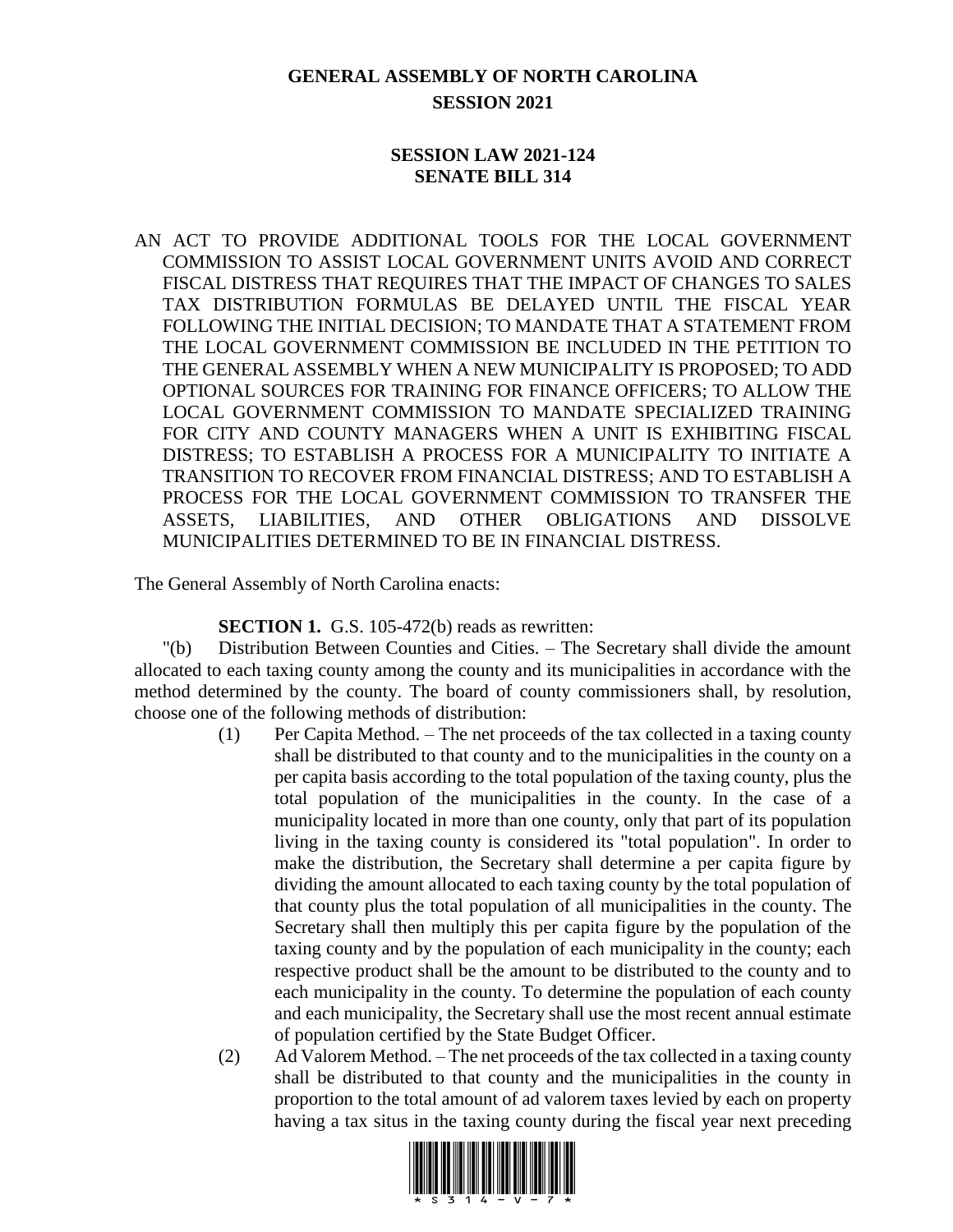the distribution. For purposes of this section, the amount of the ad valorem taxes levied by a county or municipality includes ad valorem taxes levied by the county or municipality in behalf of a taxing district and collected by the county or municipality. In addition, the amount of taxes levied by a county includes ad valorem taxes levied by a merged school administrative unit described in G.S. 115C-513 in the part of the unit located in the county. In computing the amount of tax proceeds to be distributed to each county and municipality, the amount of any ad valorem taxes levied but not substantially collected shall be ignored. Each county and municipality receiving a distribution of the proceeds of the tax levied under this Article shall in turn immediately share the proceeds with each district in behalf of which the county or municipality levied ad valorem taxes in the proportion that the district levy bears to the total levy of the county or municipality. Any county or municipality that fails to provide the Department of Revenue with information concerning ad valorem taxes levied by it adequate to permit a timely determination of its appropriate share of tax proceeds collected under this Article may be excluded by the Secretary from each monthly distribution with respect to which the information was not provided in a timely manner, and those tax proceeds shall then be distributed only to the remaining counties or municipalities, as appropriate. For the purpose of computing the distribution of the tax under this subsection to any county and the municipalities located in the county for any month with respect to which the property valuation of a public service company is the subject of an appeal and the Department of Revenue is restrained by law from certifying the valuation to the county and the municipalities in the county, the Department shall use the last property valuation of the public service company that has been certified.

The board of county commissioners in each taxing county shall, by resolution adopted during the month of April of each year, determine which of the two foregoing methods of distribution shall be in effect in the county during the next-fiscal year following the succeeding fiscal year. In order for the resolution to be effective, a certified copy of it must be delivered to the Secretary in Raleigh within 15 calendar days after its adoption. If the board fails to adopt a resolution choosing a method of distribution not then in effect in the county, or if a certified copy of the resolution is not timely delivered to the Secretary, the method of distribution then in effect in the county shall continue in effect for the following fiscal year. The method of distribution in effect on the first of July of each fiscal year shall apply to every distribution made during that fiscal year."

#### **SECTION 2.** G.S. 120-163(c) reads as rewritten:

"(c) The petition must include a proposed name for the city, a map of the city, a list of proposed services to be provided by the proposed municipality, the names of three persons to serve as interim governing board, a proposed charter, a statement of the estimated population, assessed valuation, degree of development, population density, and recommendations as to the form of government and manner of election. The petition must contain a statement that the proposed municipality will have a budget ordinance with an ad valorem tax levy of at least five cents (5 $\varphi$ ) on the one hundred dollar (\$100.00) valuation upon all taxable property within its corporate limits. The petition must contain a statement that the proposed municipality will offer four of the following services no later than the first day of the third fiscal year following the effective date of the incorporation: (i) police protection; (ii) fire protection; (iii) solid waste collection or disposal; (iv) water distribution; (v) street maintenance; (vi) street construction or right-of-way acquisition; (vii) street lighting; and (viii) zoning. In order to qualify for providing police protection, the proposed municipality must propose either to provide police service or to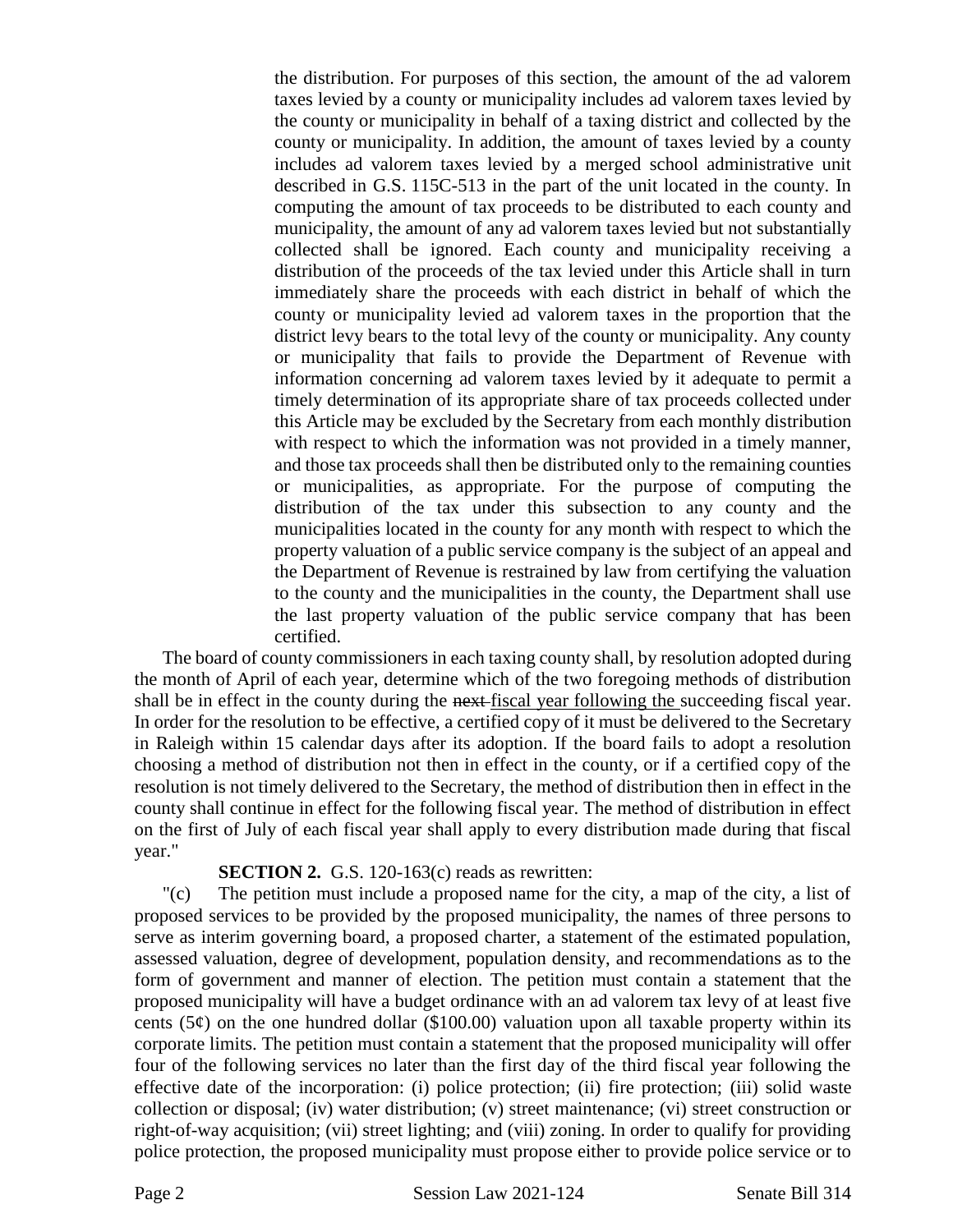have services provided by contract with a county or another municipality that proposes that the other government be compensated for providing supplemental protection. The petition must contain a statement from the Local Government Commission regarding the proposed municipality's prospects for financial viability and effective fiscal management. The proposed municipality may not contain any noncontiguous areas."

**SECTION 3.** G.S. 153A-82 reads as rewritten:

#### "**§ 153A-82. Powers and duties of manager.**

…

(a) The manager is the chief administrator of county government.  $He$ -The manager is responsible to the board of commissioners for the administration of all departments of county government under the board's general control and has the following powers and duties:

- (9) The manager shall receive a minimum of six clock hours of education upon the occurrence, or within six months of the occurrence, of any of the following:
	- a. The Local Government Commission is exercising its authority under Article 10 of Chapter 159 of the General Statutes with respect to the county.
	- b. The county has received a unit letter from the Local Government Commission due to a deficiency in complying with Chapter 159 of the General Statutes.
	- c. The county has an internal control material weakness or significant deficiency in the most recently completed financial audit.
	- d. The county is included on the most recently published Unit Assistance List issued by the Department of State Treasurer.

(b) The education required by subdivision (9) of subsection (a) of this section shall incorporate fiscal management and the requirements of Chapter 159 of the General Statutes. The education may be provided by the Local Government Commission, the School of Government at the University of North Carolina, the North Carolina Community College System, the North Carolina League of Municipalities, the North Carolina Association of County Commissioners, or other qualified sources at the choice of the governing board and upon the prior approval of the Local Government Commission. The clerk to the governing board shall maintain a record verifying receipt of the education by the manager and shall provide this information, upon request, to the Secretary of the Local Government Commission."

#### **SECTION 4.** G.S. 159-25(d) reads as rewritten:

"(d) The Local Government Commission has the authority to require any finance officer or any other employee who performs the duties of a finance officer to participate in training related to the powers, duties, and responsibilities of the finance officer under any of the following circumstances: (i) the Commission is exercising its authority under Article 10 of this Chapter with respect to the employing local government or public authority, (ii) the employing local government or public authority has received a unit letter from the Commission due to a deficiency in complying with this Chapter, (iii) the employing local government or public authority has an internal control material weakness or significant deficiency in the most recently completed financial audit, or (iv) the finance officer fails to annually meet or attest to the minimum qualifications of the position, as established by the Local Government Commission. The Commission may collaborate with training may be provided by the Commission, the School of Government at the University of North Carolina, the North Carolina Community College System, and other educational institutions in the State to develop and deliver the training required by this subsection. the North Carolina League of Municipalities, the North Carolina Association of County Commissioners, or other qualified sources at the choice of the governing board and upon the prior approval of the Commission. When the Commission requires a finance officer or other employee to participate in training as authorized in this subsection, the Commission shall notify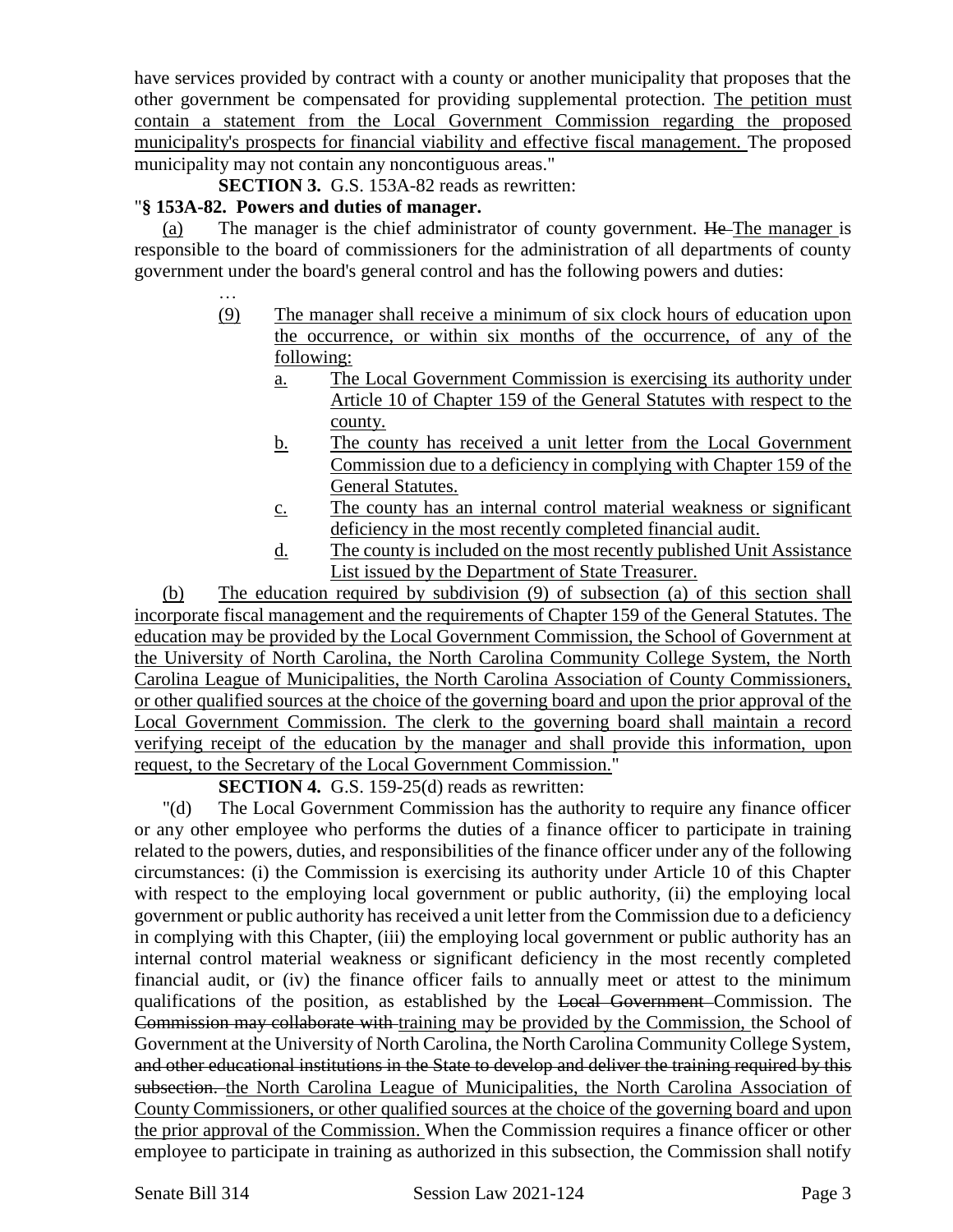the finance officer or other employee and the employing local government or public authority of the required training. Upon completion of the required training by the finance officer or other employee, the employing local government or public authority shall submit, in writing, to the Commission proof that the training requirements have been satisfied."

**SECTION 5.** G.S. 160A-148 reads as rewritten:

# "**§ 160A-148. Powers and duties of manager.**

(a) The manager shall be the chief administrator of the city.  $He$  The manager shall be responsible to the council for administering all municipal affairs placed in his the manager's charge by them, the council, and shall have the following powers and duties:

- … (9) The manager shall receive a minimum of six clock hours of education upon the occurrence, or within six months of the occurrence, of any of the following:
	- a. The Local Government Commission is exercising its authority under Article 10 of Chapter 159 of the General Statutes with respect to the city.
	- b. The city has received a unit letter from the Local Government Commission due to a deficiency in complying with Chapter 159 of the General Statutes.
	- c. The city has an internal control material weakness or significant deficiency in the most recently completed financial audit.
	- d. The city is included on the most recently published Unit Assistance List issued by the Department of State Treasurer.

(b) The education shall incorporate fiscal management and the requirements of Chapter 159 of the General Statutes. The education may be provided by the Local Government Commission, the School of Government at the University of North Carolina, the North Carolina Community College System, the North Carolina League of Municipalities, the North Carolina Association of County Commissioners, or other qualified sources at the choice of the governing board and upon the prior approval of the Local Government Commission. The clerk to the governing board shall maintain a record verifying receipt of the education by the manager and shall provide this information, upon request, to the Secretary of the Local Government Commission."

**SECTION 6.** Chapter 160A of the General Statutes is amended by adding a new Article to read:

"Article 32.

"Transitions for Unsustainable Cities.

"Part 1. General Provisions.

# "**§ 160A-825. Purpose of Article; definition.**

(a) The purpose of this Article is to provide a process for a city in financial distress to transition out of that distress either on its own initiative or with assistance from or under the direction of the Local Government Commission.

- (b) For purposes of this Article, the following terms shall apply:
	- (1) City. As defined in G.S. 160A-1.
	- (2) Commission. The Local Government Commission.
	- (3) Council. As defined in G.S. 160A-1.

"**§§ 160A-826 through 160A-830.** Reserved for future codification purposes.

"Part 2. Transition Initiation by Local Government Commission.

# "**§ 160A-831. Initiation of process.**

(a) The process established by this Article to rehabilitate a city's financial affairs may be initiated by the Commission. The Commission shall establish criteria for evaluating a city for financial rehabilitation under this Article.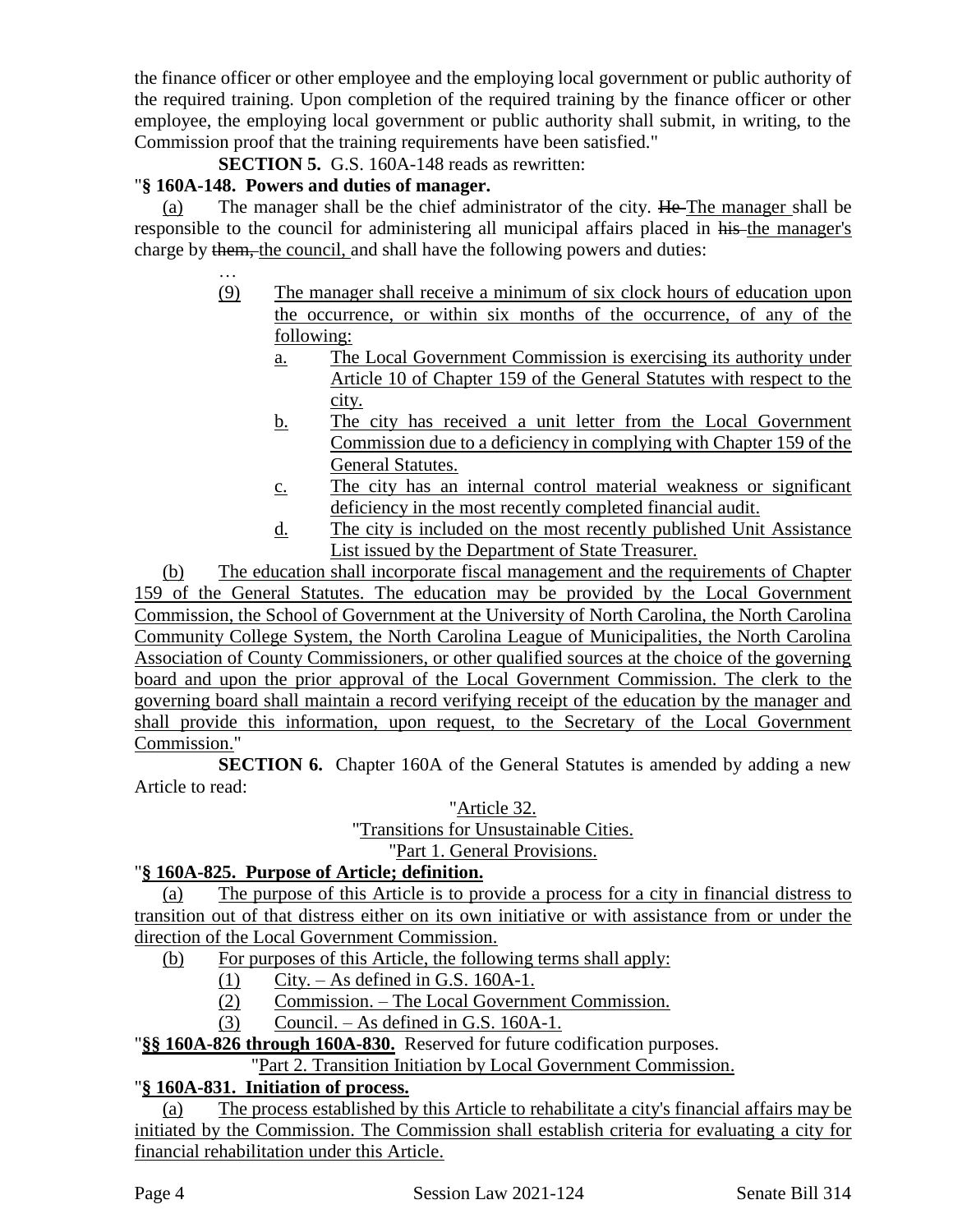(b) The Commission shall apply those criteria to each city with respect to which the Commission has exercised its authority under G.S. 159-181(c) and each city with respect to which the Commission has received a referral from any of the following persons:

- (1) The State Auditor.
- (2) The Department of Environmental Quality.
- (3) The city's auditor for the current or most recent annual audit.

(c) After application and review of the criteria established under this section, the Commission shall make a determination whether or not the city shall be subject to this Part and shall so notify the mayor, council, and city finance officer within 10 days of such determination. "**§ 160A-832.** Reserved for future codification purposes.

### "**§ 160A-833. Assessment of services and financial affairs.**

(a) Upon initiation of the process under G.S. 160A-831, the city shall cooperate and provide information to the Commission to assess the city's financial affairs. The assessment shall include a review of all of the following:

- (1) The revenues of the city.
- (2) The future revenue forecast of the city.
- (3) The real property owned by the city, including the amounts of any outstanding debt associated with that real property.
- (4) The contractual obligations of the city.
- (5) Any internal control matters highlighted in prior audits and the city's ongoing responses to those matters.
- (6) The outstanding debts of the city.
- (7) Any public enterprise accounts.
- (8) The general fund balance.
- (9) Any other information requested by the Commission.

(b) Upon initiation of the process under G.S. 160A-831, the city shall prepare a report for its citizens and the Commission on the status of any of the following services provided by that city which shall include the costs of those services over the five most recent fiscal years, any revenues from those services over the five most recent fiscal years, the time period that service has been provided, and any other information required by the Commission:

- (1) Any public enterprise, whether owned, operated, or contracted by the city.
- (2) Fire protection.
- (3) Law enforcement.
- (4) Building inspection.
- (5) Streets, lighting, and sidewalks.
- (6) Land use regulation.
- (7) Buildings, facilities, and property owned or leased by the city.
- (8) Parks and recreation.
- (9) Public libraries.
- (10) Animal control.
- (11) Any other amenities provided by the city.

(c) The report required by subsection (b) of this section shall be remitted to the Commission no more than 90 days after initiation under G.S. 160A-831, shall be presented to the council at a regular meeting of the council no more than 60 days after remittance to the Commission, and shall be made available to the public. A copy of the report shall be delivered to the board or boards of county commissioners in which the city lies prior to the regular meeting of the council during which the report is presented.

(d) If the Commission determines that preparing the report under subsection (b) of this section presents a substantial hardship on a city, the Commission may prepare the report on behalf of the city. Reports prepared by the Commission shall be completed within 90 days of the hardship determination and presented to the council at a regular meeting of the council no more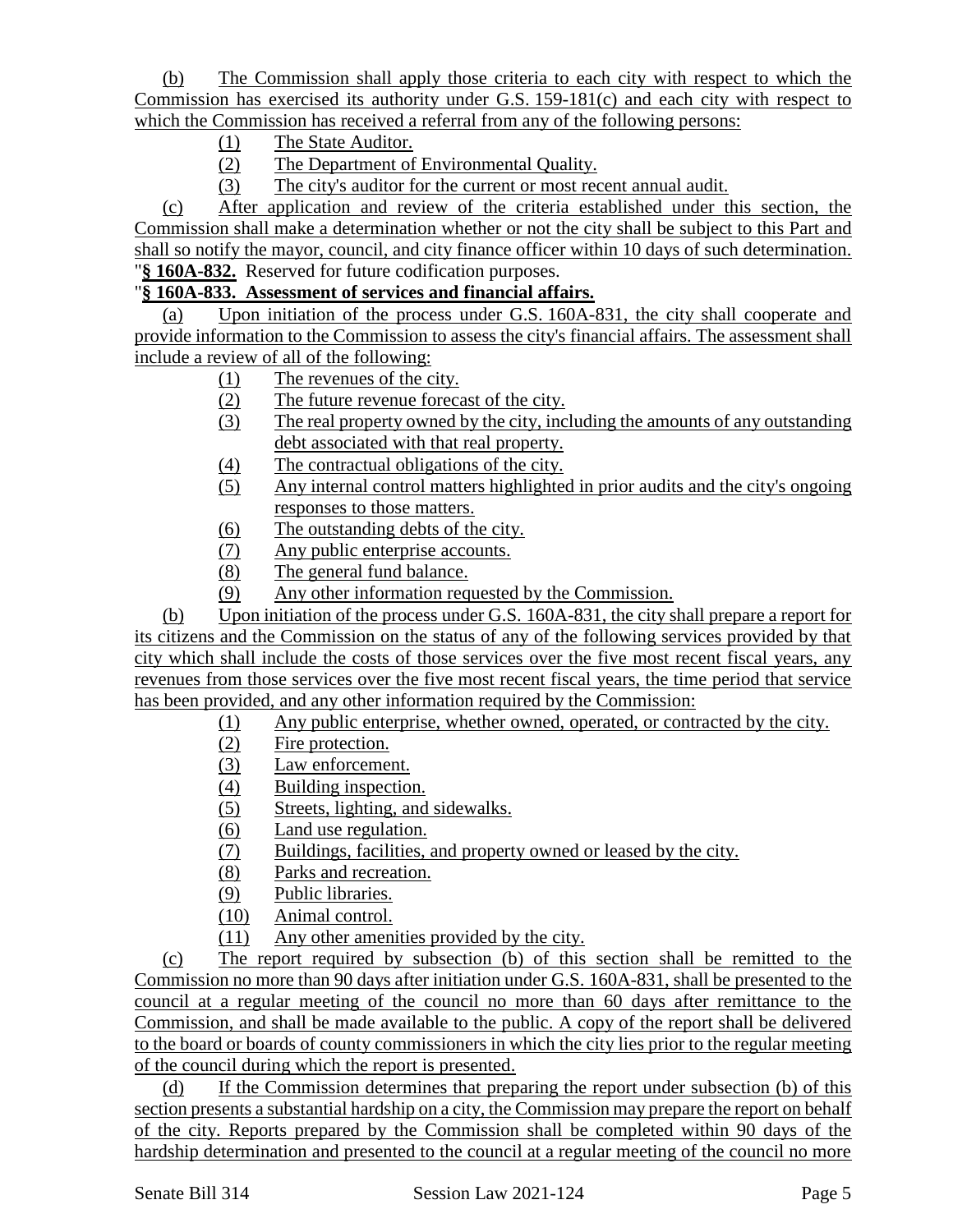than 60 days after the report is completed. The report shall be made available to the public. A copy of the report shall be delivered to the board or boards of county commissioners in which the city lies prior to the regular meeting of the council during which the report is presented. "**§§ 160A-834 through 160A-840.** Reserved for future codification purposes.

#### "**§ 160A-841. Local Government Commission control.**

(a) If the Commission determines a city should be subject to this Part but the Commission has not exercised its authority under G.S. 159-181(c) after completion of the financial assessment and receipt or completion of the report required by G.S. 160A-833, the Commission may impound the books and records of the city and assume full control of all its financial affairs. If the Commission exercises its authority under this section, the Commission is vested with all of the powers of the council as to the levy of taxes, expenditure of money, adoption of budgets, and all other financial powers conferred upon the council by law.

(b) When the Commission exercises its authority under G.S. 159-181(c) or subsection (a) of this section with respect to a city subject to this Part, the council shall continue to be vested with all other powers of the city, such as land use regulation, not assumed by the Commission. The council shall have no authority to implement any new service or other amenity unless specifically approved by the Commission.

(c) Regardless of whether the Commission exercises its authority under G.S. 159-181(c) or subsection (a) of this section, a city subject to this Part shall cooperate with the Commission to identify options to address deficiencies in the city's financial affairs, to identify potential partners to assist the city in the continuation of the provision of services to its citizens, and to educate the council and the citizens on merger with other local government partners. A city that fails to cooperate under this section is subject to those enforcement actions under Article 11 of Chapter 159 of the General Statutes.

(d) Subsection (a) of this section shall not apply to contractual obligations undertaken by the city in a debt instrument issued pursuant to Chapter 159G of the General Statutes unless such debt instrument is secured by a pledge of the faith and credit of the city.

"**§§ 160A-842 through 160A-844.** Reserved for future codification purposes.

#### "**§ 160A-845. Reassessment of financial status.**

(a) After the first fiscal year of cooperation with the Commission, and every year thereafter, the council shall reassess its financial affairs with the assistance of the Commission. Upon completion of the reassessment, the Commission shall make a recommendation to the city as to whether or not the city's financial affairs are sufficiently stable to permit the city to continue operations.

(b) If the Commission finds that the city's financial affairs for three consecutive fiscal years are sufficiently stable to continue operations, the Commission shall relinquish any authorities exercised under G.S. 159-181 or G.S. 160A-841 with respect to that city.

(c) Notwithstanding subsection (a) of this section, if at any time the Commission finds that the city's financial affairs are not sufficiently stable to continue operations, the Commission may exercise, or continue to exercise, its authority under this Part and begin to identify local government partners for merger or dissolution of the city.

"**§§ 160A-846 through 160A-847.** Reserved for future codification purposes.

#### "**§ 160A-848. Distribution of services, assets, liabilities, and other obligations.**

(a) Upon a determination under G.S. 160A-845(c), the city shall work with the Commission to identify local government partners able to provide the services identified by the city as necessary for its citizens. The city shall, after negotiating its terms, enter into interlocal agreements with any local government partner willing to provide one or more of those services.

(b) In negotiating interlocal agreements under subsection (a) of this section, the city shall work with the Commission to identify local government partners, whether any other county, city, or consolidated city-county with whom to merge assets, liabilities, and other obligations of the city. Upon Commission determination it is in the best interest of the people of the city and State,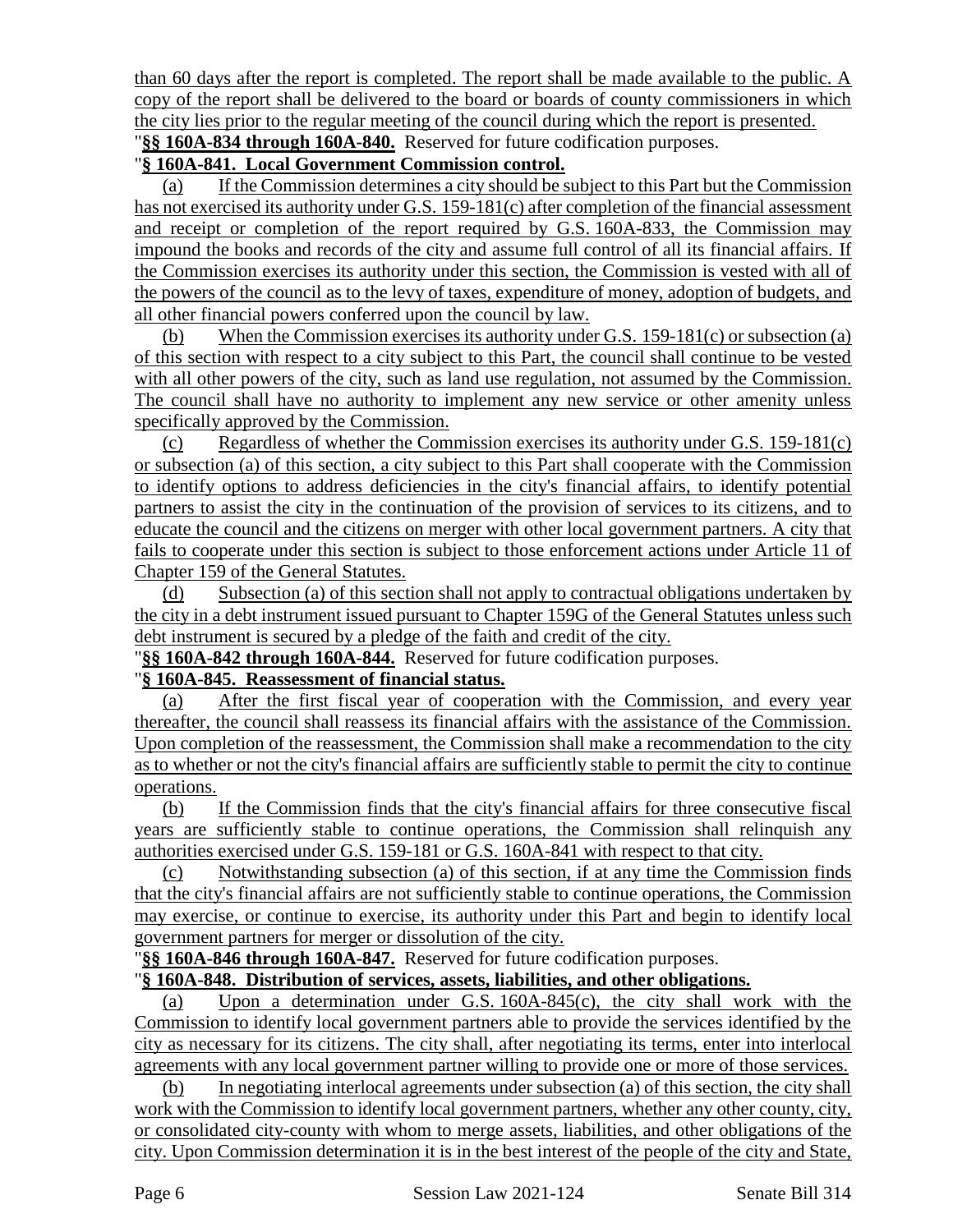the Commission may adopt a resolution to transfer the assets, liabilities, and other obligations to the local government partner and dissolve the city.

(c) Upon the adoption of a resolution under subsection (b) of this section by the Commission, the effective date for transfer and dissolution shall be fixed in the resolution as the first June 30 that is at least six months following the adoption of the resolution.

"**§ 160A-849.** Reserved for future codification purposes.

### "**§ 160A-850. Effect of merger or dissolution.**

(a) Upon adoption of the resolution of transfer and dissolution by the Commission under G.S. 160A-848, all of the following shall apply on the effective date set forth in the resolution of transfer and dissolution:

- (1) All property, real, personal, and mixed, including accounts receivable, belonging to the dissolving city shall be transferred, disposed of, or otherwise accounted for as provided in the resolution of transfer and dissolution.
- (2) All judgments, liens, rights of liens, and causes of action of any nature in favor of the dissolving city shall vest in and remain and inure to the benefit of the local government partner as provided in the resolution of transfer and dissolution.
- (3) All taxes, assessments, sewer charges, and any other debts, charges, or fees owing to the dissolving city shall be owed to and collected as provided in the resolution of transfer and dissolution.
- (4) All actions, suits, and proceedings pending against, or having been instituted by the dissolving city shall not be abated by merger, but all such actions, suits, and proceedings may be continued and completed in the manner stated in the resolution of transfer and dissolution if that resolution states which local government partner shall be a party to all such actions, suits, and proceedings in the place and stead of the dissolving city. No new process is required to be served in any such action, suit, or proceeding.
- (5) All obligations of the dissolving city, including outstanding indebtedness, shall be assumed as provided in the resolution of transfer and dissolution, and all such obligations and outstanding indebtedness shall constitute obligations and indebtedness as provided in the resolution of transfer and dissolution.
- (6) All ordinances, regulations, and policies of the dissolving city shall be void on the effective date of the dissolution.
- (7) The dissolving city shall be abolished and shall no longer be constituted a public body or a body politic and corporate, except for purposes of carrying into effect the provisions and intent of this section.

(b) The Commission is authorized to take the actions and execute the documents necessary to effectuate the provisions and intent of this section.

(c) As used in this section, "dissolving city" shall mean a city dissolved by resolution of transfer and dissolution under G.S. 160A-848.

"**§§ 160A-851 through 160A-852.** Reserved for future codification purposes.

# "**§ 160A-853. Action by the General Assembly.**

A resolution of transfer and dissolution by the Commission under G.S. 160A-848 remains in effect unless it is specifically disapproved by the General Assembly in a bill enacted into law on or before the effective date of the resolution. A resolution of transfer and dissolution that is specifically disapproved in accordance with this section is repealed as of the date specified in the act.

"**§ 160A-854.** Reserved for future codification purposes.

"Part 3. Transition Initiated by City.

#### "**§ 160A-855. Initiation of voluntary dissolution.**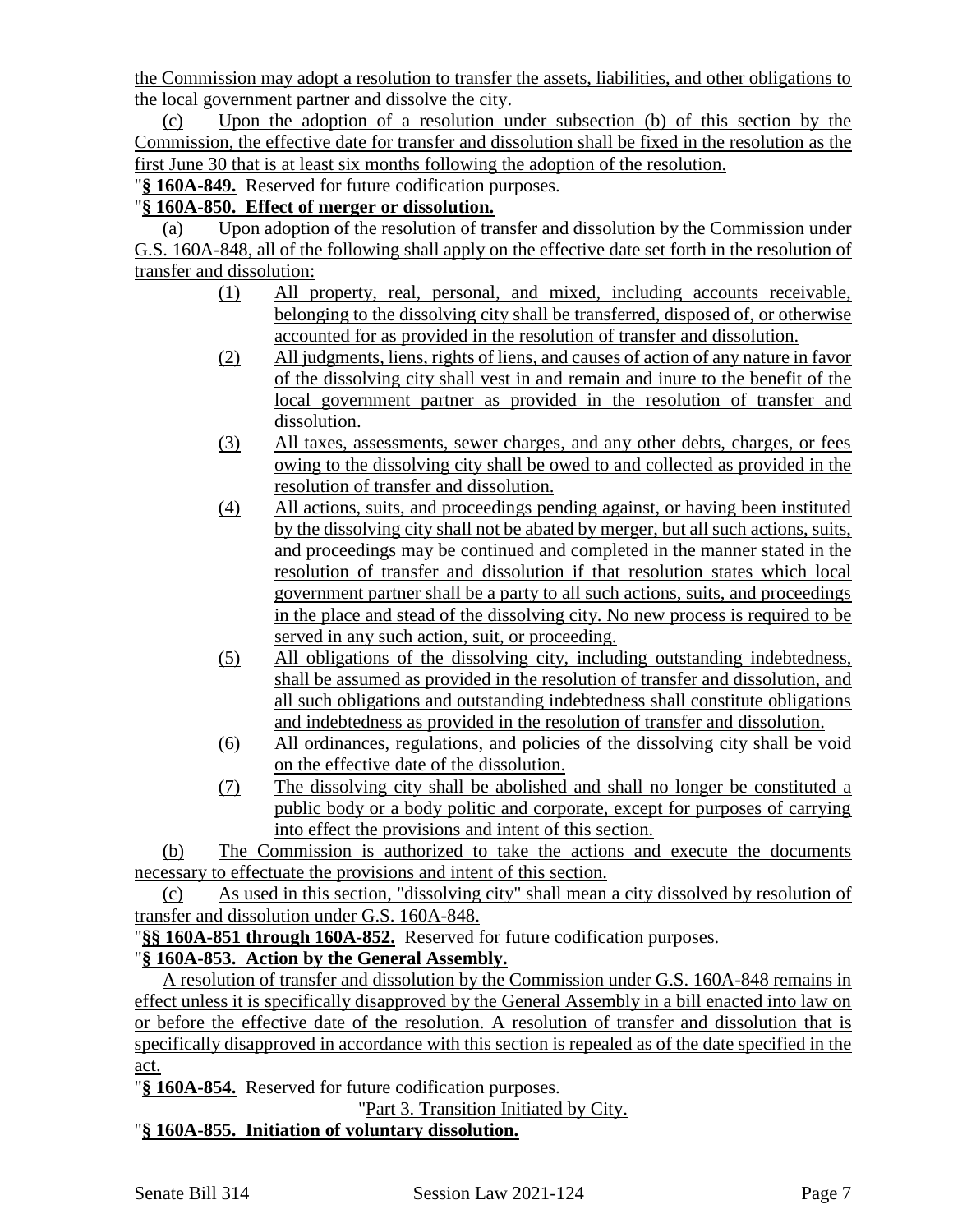Any city may initiate administrative dissolution in accordance with this Part by adoption of a resolution of intent. Such resolution of intent shall be adopted at a regular meeting of the city. A copy of the adopted resolution of intent shall be delivered to the Commission and the county or counties in which the city lies.

"**§ 160A-856.** Reserved for future codification purposes.

# "**§ 160A-857. Impact statement.**

(a) Within 90 days of the adoption of a resolution of intent to dissolve, the council shall release an impact statement to educate the city residents of the potential ramifications of dissolution. The impact statement shall be filed in the office of the city clerk where it shall remain available for public inspection. The clerk shall make a copy of the impact statement available to all news media in the county or counties in which the city lies. The clerk shall also publish a statement that the impact statement has been prepared and is available for public inspection in the office of the clerk. The published statement shall also give notice of the time and place of the public hearing required by G.S. 160A-859.

(b) The impact statement shall include at least all of the following:

- (1) For each of the services below provided by that city, the costs of those services over the two most recent fiscal years, any revenues resulting from those services over the two most recent fiscal years, how long each service has been provided, and any other relevant information:
	- a. Any public enterprise, whether owned, operated, or contracted by the city.
	- b. Fire protection.
	- c. Law enforcement.
	- d. Building inspection.
	- e. Streets, lighting, and sidewalks.
	- f. Land use regulation.
	- g. Buildings, facilities, and property owned or leased by the city.
	- <u>h.</u> Parks and recreation.<br>i. Public libraries.
	- Public libraries.
	- j. Animal control.
	- k. Any other amenities provided by the city.
- (2) Information for the two most recent fiscal years on the following:
	- a. The revenues of the city.
	- b. With respect to real property owned by the city, the amounts of any outstanding debt associated with that real property.
	- c. The contractual obligations of the city.
	- d. The outstanding debts of the city.
	- e. Any public enterprise accounts.
	- f. Ending fund balance.
- (3) The future revenue forecast of the city for at least the next two fiscal years.
- (4) Any ongoing litigation in which the city is a defendant.

(c) Upon adoption of the resolution of intent to dissolve, the impact statement and a copy of the adopted resolution of intent to dissolve shall be posted on the city's website, if any, in a conspicuous placement.

"**§ 160A-858.** Reserved for future codification purposes.

# "**§ 160A-859. Public hearings on proposed dissolution.**

(a) The council shall conduct at least two public hearings, at regular council meetings, on the matter of the proposed dissolution of the city. The first public hearing shall be no less than 45 days after the filing of the impact statement with the city clerk and no more than 90 days after the filing of the impact statement with the city clerk.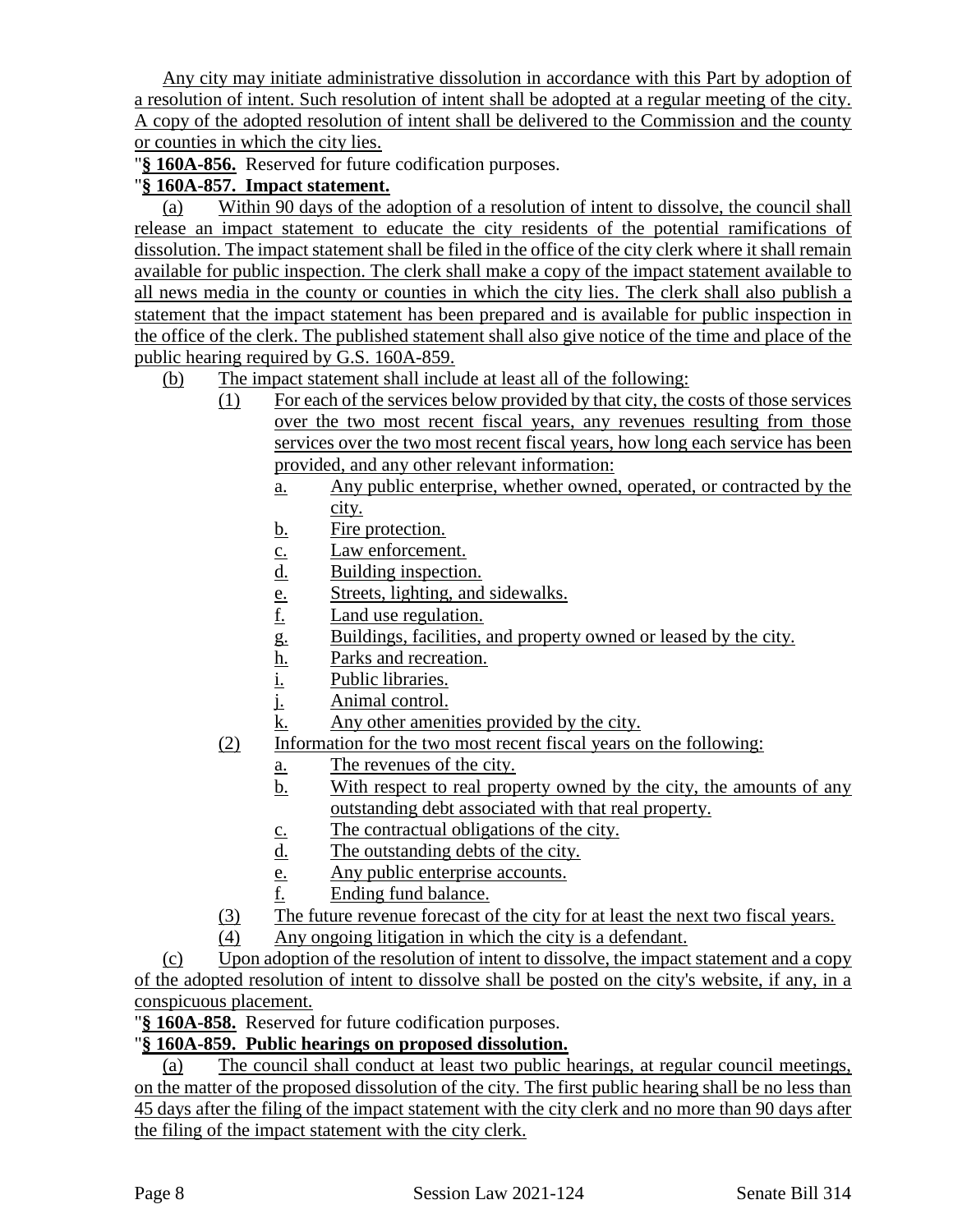(b) The second public hearing shall be no less than 45 days after the first public hearing and no more than 180 days after the first public hearing.

(c) The council may conduct additional public informational meetings or public hearings about the proposed dissolution at any time.

(d) Notice of the two required public hearings under this section shall be published at least once per week for two consecutive weeks, with each publication being on the same day of the week, in a newspaper of general circulation. The date of the last publication shall not be more than 10 days before the date fixed for the hearing. The notice shall also include information on how to obtain or inspect a copy of the impact statement prepared in accordance with G.S. 160A-827.

"**§ 160A-860.** Reserved for future codification purposes.

#### "**§ 160A-861. Plan of action; Local Government Commission approval.**

(a) Prior to adopting a resolution to dissolve under G.S. 160A-863, the council must develop a plan of action to distribute all assets and liabilities of the city, and that plan must be approved by the Commission. However, the council may, at a regular meeting separate and apart from any public hearings required to be conducted by G.S. 160A-859, adopt a resolution to request the assistance of the Commission to develop the plan of action.

(b) The council shall assist the Commission with any information, cooperation, coordination, or other action needed by the Commission in assessing and considering the plan of action. The Commission may modify the plan of action prior to approval.

(c) Upon notification from the Commission that the Commission has approved the plan of action, the approved plan of action shall be presented at a regular meeting of the council. "**§ 160A-862.** Reserved for future codification purposes.

#### "**§ 160A-863. Resolution to dissolve; public hearing.**

(a) After the plan of action has been presented as required under G.S. 160A-861, the council shall conduct a public hearing on whether to adopt a resolution to dissolve the city in accordance with the plan of action. Notice of the public hearing shall be published at least once per week for two consecutive weeks, with each publication being on the same day of the week, in a newspaper of general circulation. The date of the last publication shall not be more than 10 days before the date fixed for the hearing.

(b) At a regular meeting of the council separate and apart from the date of the public hearing required by this section, the council may adopt a resolution to dissolve the city.

# "**§ 160A-864.** Reserved for future codification purposes.

# "**§ 160A-865. Citizen petition for referendum on dissolution.**

(a) The people may initiate a referendum on the resolution to dissolve the city by submitting a petition bearing the signatures and resident addresses of a number of qualified voters of the city equal to at least twenty-five percent (25%) of the whole number of voters who are registered to vote in city elections according to the most recent figures certified by the State Board of Elections. This petition must be submitted to the city clerk no later than 45 days after adoption of the resolution to dissolve the city. Upon receipt of a valid initiative petition, the council shall cease any action in furtherance of implementing the plan of action, call a special election on the question of dissolving the city, and shall give public notice in accordance with G.S. 163-287. The date of the special election shall be fixed on a date permitted by G.S. 163-287.

(b) A referendum to dissolve the city shall be printed on the ballot in substantially the following form:

"Shall (name of city) be dissolved?

$$
\begin{array}{cc}\n\text{()} & \text{YES} \\
\text{()} & \text{NO}^{\prime}\n\end{array}
$$

(c) If a majority of the votes cast on the ballot question shall be in the affirmative, the resolution to dissolve shall be sustained and put into effect as provided in this Part. If a majority